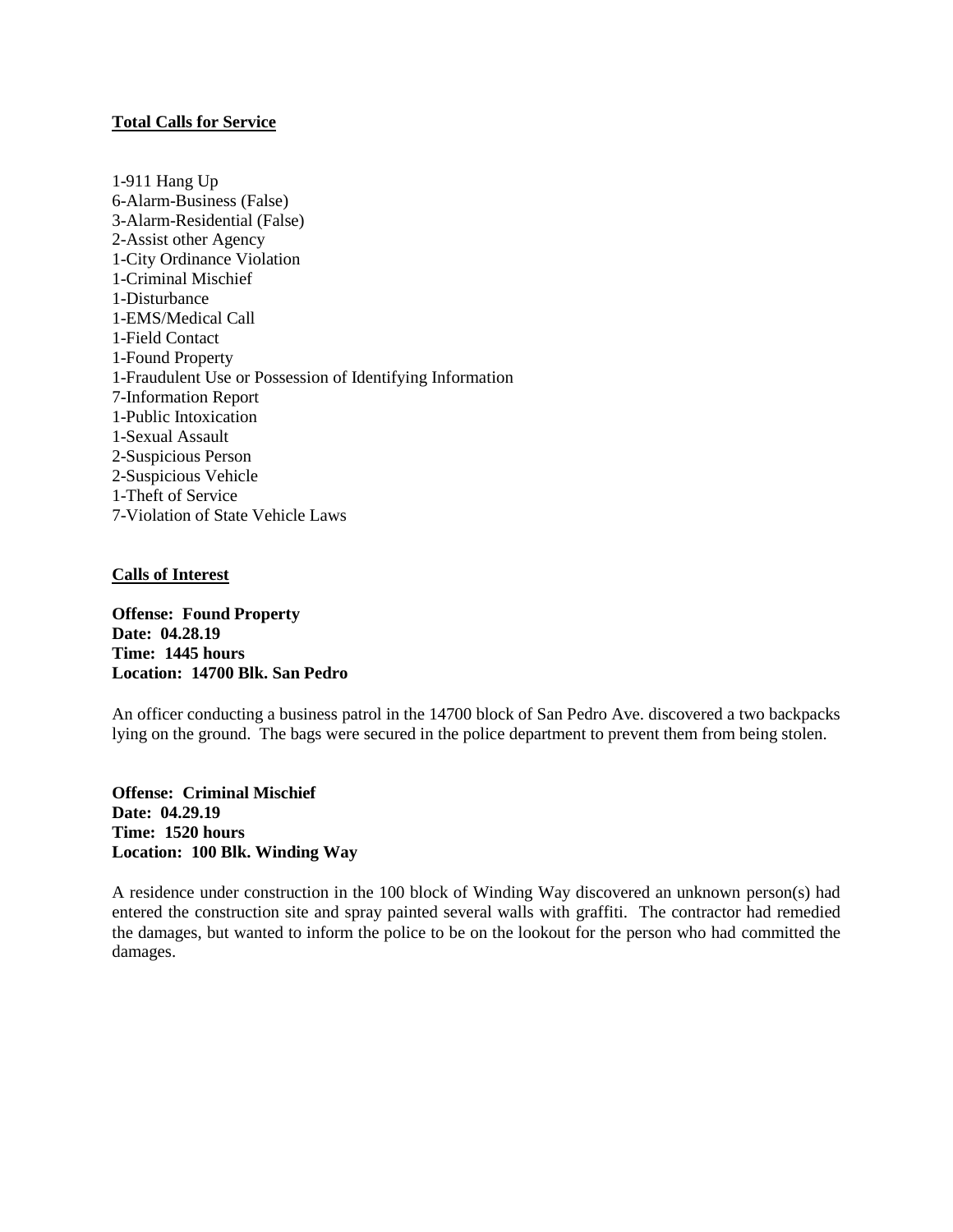# **Offense: Fraudulent Use or Possession of Identifying Information Date: 04.30.19 Time: 0342 hours Location: 100 Blk. Aspen Lane**

Officers' conducting a residential patrol observed a vehicle with no illuminated tail lights driving in the 100 block of South Tower Drive. The officers' activated the emergency lights of the patrol vehicle to signal the vehicle to stop. The vehicle continued driving and turned onto Aspen Lane. At this time, the vehicle continued to drive, refusing to stop, until the road reached a dead end at Bitter Road. Officers' contacted the driver and sole occupant of the vehicle. The driver refused to provide his identification and insurance as requested by officers'. The driver began to film the incident while refusing to provide the requested documents. At this time, the driver was removed from the vehicle. While doing so, a Texas Driver's License fell on the ground. The license was retrieved and it did not belong to the driver. To the left of the driver side seat, in plain view, were several more Texas Driver's Licenses and Credit Cards. These items were removed and also did not belong to the driver. As a result of these items, the driver was placed under arrest for Fraudulent Use or Possession of Identifying Information. The officers' conducted a search of the vehicle and located approximately ninety pieces of mail belonging to numerous residents of Hill Country Village and San Antonio. These items were seized for safe keeping. The vehicle was impounded and the driver was transported to the Bexar County Jail and booked. The mail was forwarded to the Criminal Investigations Division for follow up.

**Offense: Disturbance Date: 04.30.19 Time: 1948 hours Location: 15700 Blk. San Pedro**

Officers were dispatched to a business located in the 15700 block of San Pedro Ave. Upon arrival, officers' contacted the manager who stated a customer was refusing to pull their vehicle out of the bay and allow the business to close for the day. Officers' made contact with the second party, who stated they were unhappy with the service they had received and wanted the name to a manger. The officers' had the customer remove their vehicle so the business could close. The customer was provided the name to the store manager, at which time they departed the location.

**Offense: Theft of Service Date: 05.01.19 Time: 1415 hours Location: 15200 Blk. San Pedro**

An officer was dispatched to a business located in the 15200 block of San Pedro Ave. for a Theft of Service report. Upon arrival, the officer contacted the victim at the business. The victim stated they had performed grooming services for a customer, but the customer did not have cash to pay the bill. The customer was running late to a wedding and stated they would call in with a credit card to cover the cost of the grooming. The victim agreed, but stated the customer never called back with the credit card information. The victim attempted to make contact with the customer, but was unable to do so. The officer provided the victim with a case number for record. This case was forwarded to the Criminal Investigations Division for follow up.